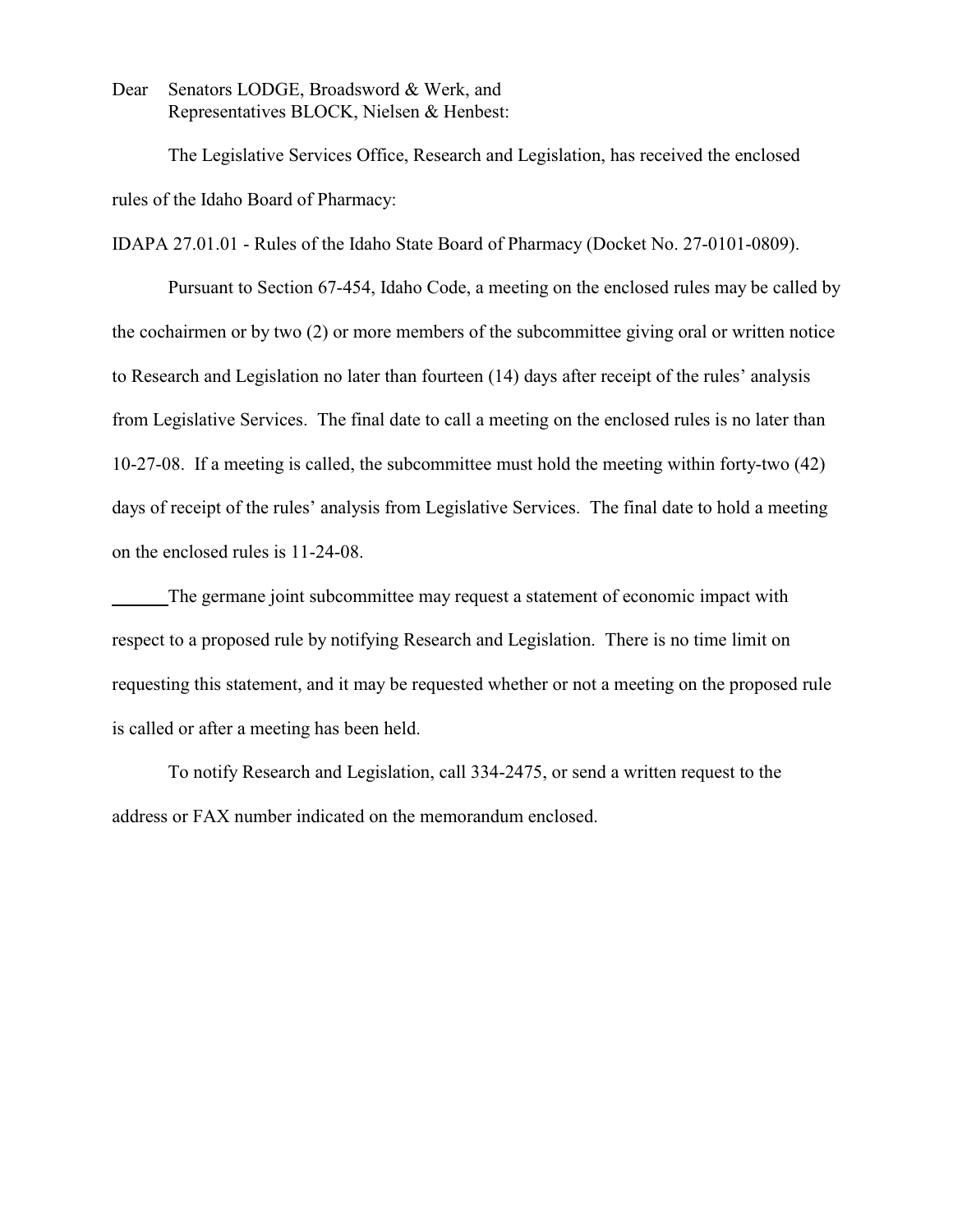### **MEMORANDUM**

| TO:             | Rules Review Subcommittee of the Senate Health & Welfare Committee and the<br>House Health & Welfare Committee              |
|-----------------|-----------------------------------------------------------------------------------------------------------------------------|
| <b>FROM:</b>    | Research & Legislation Staff - Paige Alan Parker                                                                            |
| DATE:           | October 8, 2008                                                                                                             |
| <b>SUBJECT:</b> | Board of Pharmacy - IDAPA 27.01.01 - Rules of the Idaho State Board of<br>Pharmacy (Docket No. 27-0101-0809 (Proposed Fee)) |

The Board of Pharmacy submits Docket No. 27-0101-0809 (hereinafter "proposed fee rule"), amending the Board's rules found at IDAPA 27.01.01. According to the Board, the proposed fee rule is authorized pursuant to sections 37-2715 and 54-1717, Idaho Code.

Chapter 27, title 37, Idaho Code is the Uniform Controlled Substances Act. Section 37- 2715, Idaho Code, permits the Board to promulgate rules relating to the dispensing of controlled substances within Idaho. Sections 54-1701 to 54-1726, 54-1728 to 54-1739, 9-1701 and 9-1702, Idaho Code, are the components of the Idaho Pharmacy Act. Section 54-1717, Idaho Code, provides general rulemaking authority for the Board of Pharmacy under that Act. Section 54- 1720(5)(a)2, Idaho Code, requires the Board to determine annual license fees, not to exceed \$250. The Board does not have specific authority to charge fees for criminal history checks under the Idaho Wholesale Drug Distribution Act, sections 54-1751 through 54-1759, Idaho Code, although such authority is strongly implied.

According to the Board, the existing wholesale distributor licensing fee of \$100 is insufficient to cover the costs charged to the Board by law enforcement agencies to conduct the criminal background checks required pursuant to section 54-1753(5), Idaho Code.

According to the Board, a license fee increase of \$30 is imposed on wholesale drug distributors by the proposed fee rule. The Board states that there is no anticipated impact to the general fund greater than \$10,000 during the fiscal year as a result of the proposed fee rule. According to the Board, negotiated rulemaking was not conducted because of the simple nature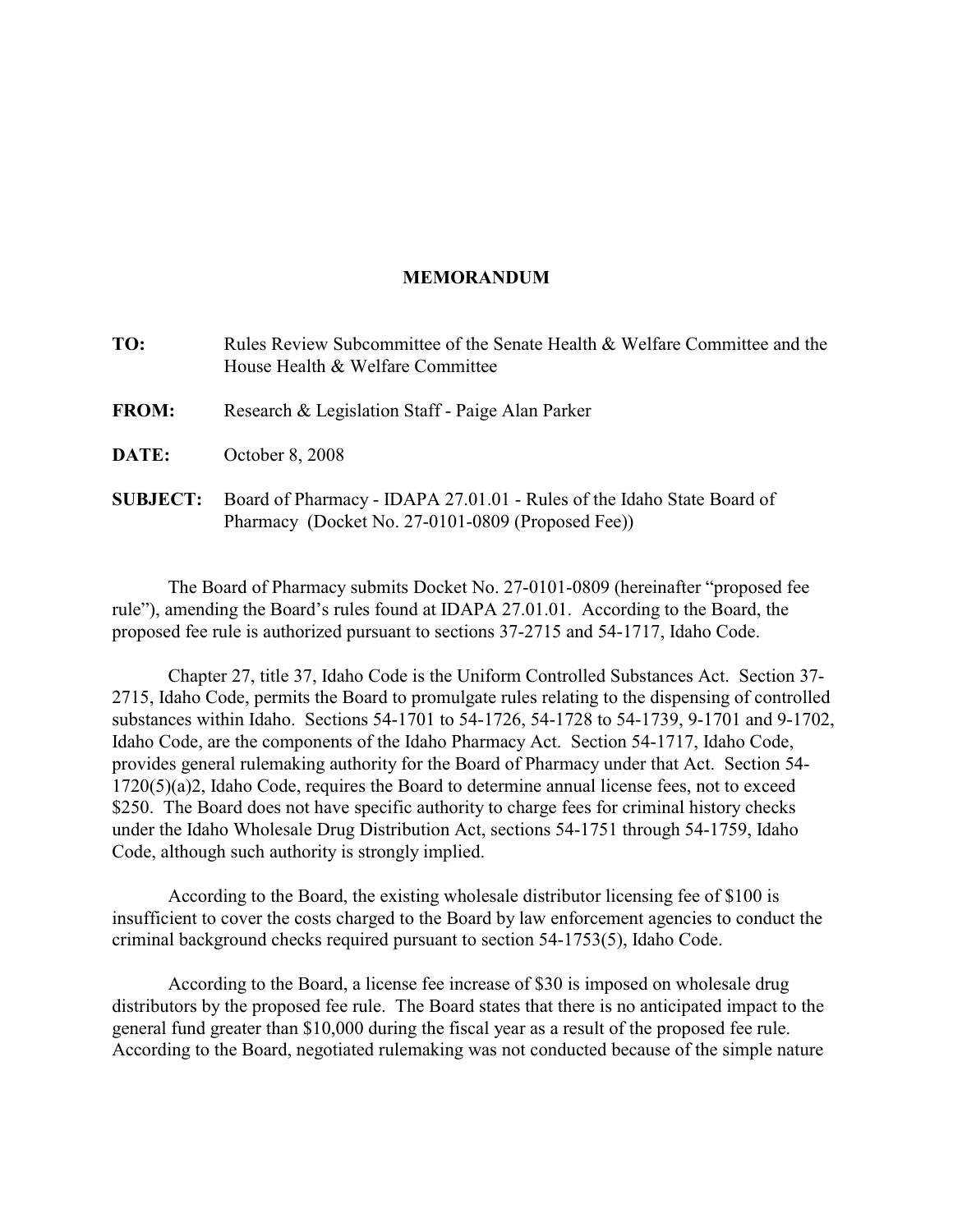of the rulemaking. The Board states that public hearing(s) will be scheduled if requested in writing by 25 persons, a political subdivision, or an agency, not later than October 15, 2008. All written comments must be delivered to the Board on or before October 22, 2008.

## **ANALYSIS**

The only rule change contained in the proposed fee rule is an increase from \$100 to \$130 for wholesaler (distributor) license fees. Section 404.07.

# **SUMMARY**

The Department's proposed fee rule change does not have any specific authority, although such authority may be implied pursuant to sections 54-1720(5)(a)2 and 54-1753, Idaho Code.

cc: Idaho State Board of Pharmacy Mark D. Johnston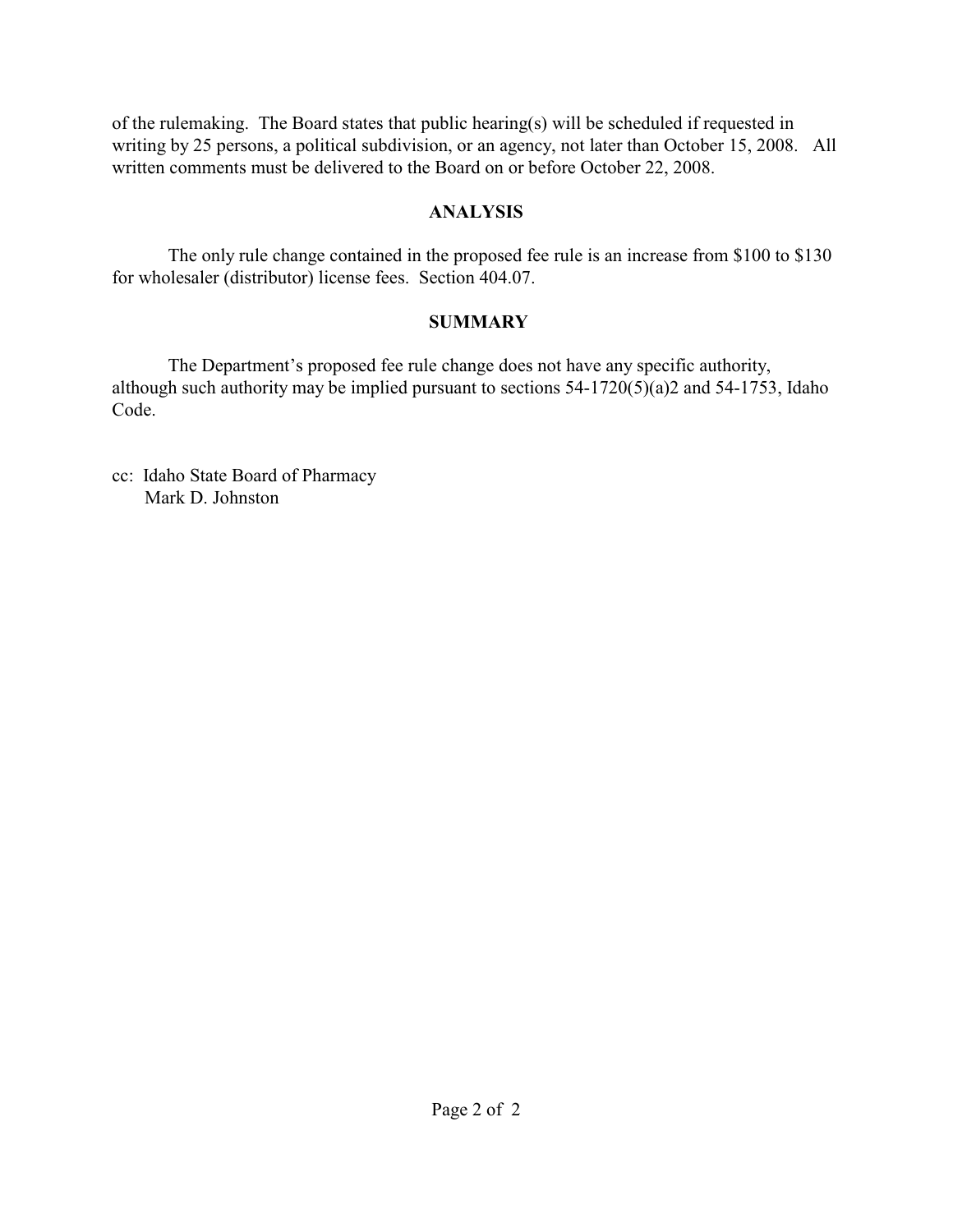# **IDAPA 27 - BOARD OF PHARMACY 27.01.01 - RULES OF THE IDAHO BOARD OF PHARMACY DOCKET NO. 27-0101-0809 (FEE RULE) NOTICE OF RULEMAKING - PROPOSED RULE**

**AUTHORITY:** In compliance with Section 67-5221(1), Idaho Code, notice is hereby given that this agency has initiated proposed rulemaking procedures. The action is authorized pursuant to Sections 37-2715 and 54-1717, Idaho Code.

**PUBLIC HEARING SCHEDULE:** Public hearing(s) concerning this rulemaking will be scheduled if requested in writing by twenty-five (25) persons, a political subdivision, or an agency, not later than October 15, 2008.

The hearing site(s) will be accessible to persons with disabilities. Requests for accommodation must be made not later than five (5) days prior to the hearing, to the agency address below.

**DESCRIPTIVE SUMMARY:** The following is a nontechnical explanation of the substance and purpose of the proposed rulemaking:

The Idaho Legislature in 2007 enacted the Idaho Wholesale Drug Distribution Act, Sections 54-1751 through 54- 1759, Idaho Code, which went into effect on July 1, 2007. Pursuant to Sections 54-1753(2)(g), Idaho Code, each applicant for licensing by the Board as a wholesale distributor of prescription drugs must submit certain information to the Board regarding the applicant's designated representative, including the fingerprints of that person. Pursuant to Section 54-1753(5), Idaho Code, the Board is required to submit the designated representative's fingerprints for a statewide criminal records check and for forwarding to the Federal Bureau of Investigation for a national criminal records check. The existing wholesale distributor licensing fee of \$100 is insufficient to cover the costs charged to the Board by law enforcement agencies to conduct such criminal background checks, so an increase in the license fee is needed to cover those costs. The current \$100 licensing fee has been in effect since December 17, 1994.

**FEE SUMMARY:** The following is a specific description of the fee or charge imposed or increased:

The proposed rulemaking amends IDAPA 27.01.01.404.07 to increase the annual license fee for whole distributors from \$100 to \$130.

**FISCAL IMPACT:** The following is a specific description, if applicable, of any negative fiscal impact on the state general fund greater than ten thousand dollars (\$10,000) during the fiscal year resulting from this rulemaking: N/A

**NEGOTIATED RULEMAKING:** Pursuant to 67-5220(1), Idaho Code, negotiated rulemaking was not conducted because of the simple nature of the proposed rule change.

**ASSISTANCE ON TECHNICAL QUESTIONS, SUBMISSION OF WRITTEN COMMENTS:** For assistance on technical questions concerning the proposed rule, contact Mark Johnston, R.Ph., Executive Director, (208) 334- 2356*.*

Anyone may submit written comments regarding this proposed rulemaking. All written comments must be directed to the undersigned and must be delivered on or before October 22, 2008.

DATED this 13th day of August, 2008.

Mark D. Johnston, R.Ph. Executive Director Idaho Board of Pharmacy 3380 Americana Terrace, Ste. 320 P. O. Box 83720 Boise, ID 83720-0067 Phone: (208) 334-2356 Fax: (208) 334-3536